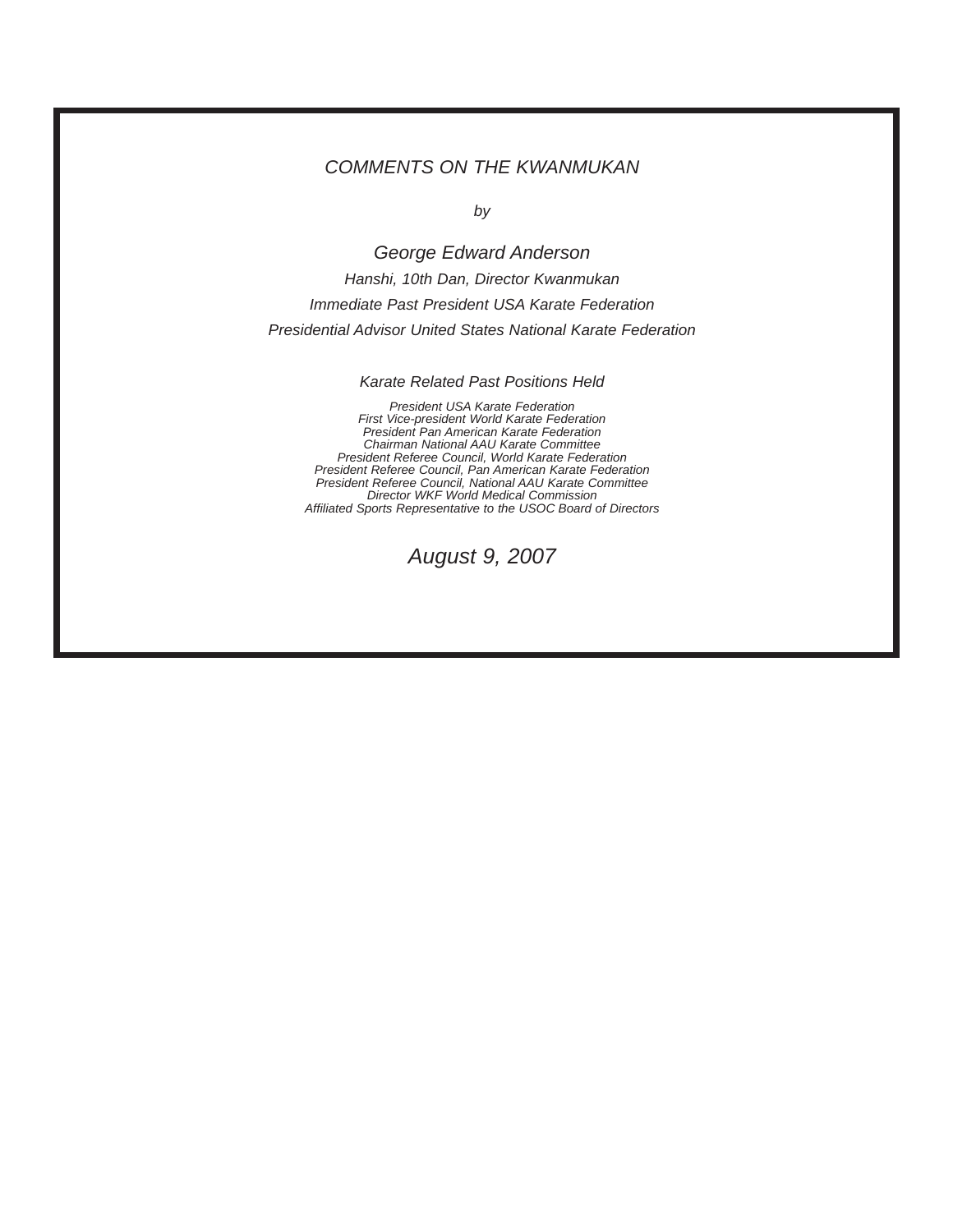# **A BRIEF FORWARD TO THE DESCRIPTION OF THE KWANMUKAN AND ITS ESOTERIC PHILOSOPHIES AND PRACTICE POLICIES.**

When I sally forth to explain the institution of the Kwanmukan, I always ask myself "how hard can that be?" Very hard, I can tell you! Will an esoteric philosophical description do?

I begin to feel like Don Quixote, attempting to slay the dragon of a moving groaning windmill–I can't get the ideas to stand still so they can be properly skewered and offered up on the altar of comprehension.

Comprehension is a kind of measurement in the sense that you can grasp what is and what is not. Just "show me the essence of a thing," as Socrates reportedly said. The MIT linguist, Noam Chomsky, suggest we use his word "cognize" for denoting "a sense of the thing." The problem is that you can get a sensed of thing and still not be able to take its measure. Measuring what you cannot see is a good trick. Postulating on what you cannot comprehend is inane.

The complication to jotting down a descriptive definition of the Kwanmukan lies in the difficult area of our philosophy guiding our practice, and our practice shaping our philosophy, sort of like the Yin and Yang of Eastern Studies. And for this real thinking is required.

In practice, our esoteric philosophy is amazingly simple. For example, it contains sensible proposals for the creation of appropriate social sensitivity. Scott Kahn, a prominent attorney and Kwanmukan blackbelt, comments that, "These days, most young people don't understand hierarch of boundaries of social and/or business behavior. They think that it is cool and perfectly and all right to talk to higher-level persons in a buddy-to-buddy manner. This shows a lack of understanding of social boundaries in their training; as serious barrier, itself to proceeding up to ladder to a move enhanced position in life. Some call social carelessness good, labeling it as multicultural relativism, [that type of behavior that reveals the "true person.] Unfortunate as it may be – all our relationships are guided by a societies hierarchical structure. The boss is not on the same level as an employee and should be given the due regard for the positions help. People are just that – People. But different stations in life required different protocols.

In the same manner, readers will not all obtain the same sense of who and what we are. We had the choice of writing for the uninitiated or writing the matter as we see it, revealing its tangled concepts. We chose the latter because it is our way, our Tao. Those in the know, the esoterata, will easily grasp the descriptions of the Kwanmukan as denoted by our philosophy. For others, we hope they can get a sense of the thing.

George Anderson 8/21/07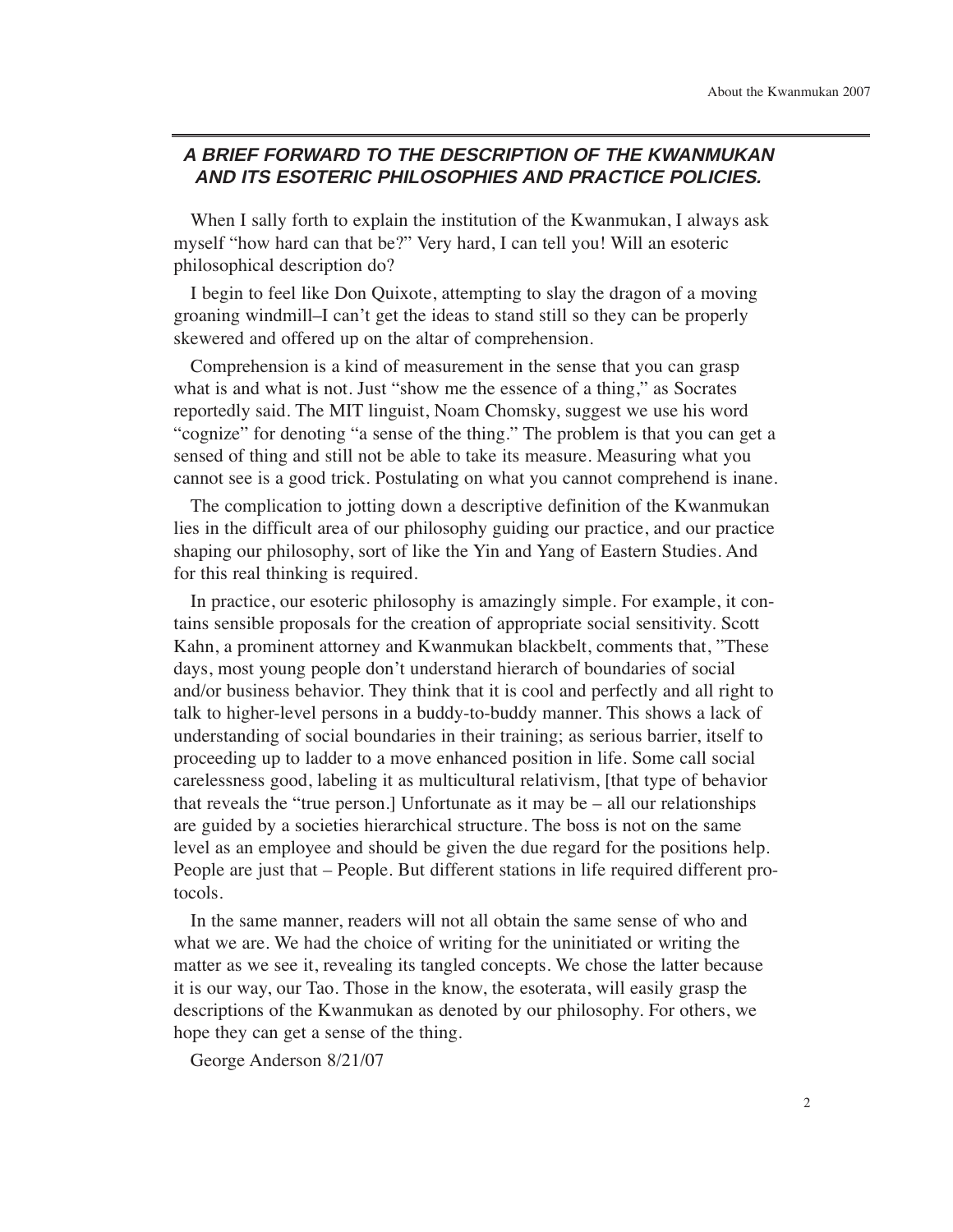The Kwanmukan is a martial arts society formed by George Anderson in the seventies, about the same time that karate began to organize on a national level. At first, the Kwanmukan was a local group but it soon grew to an astounding size and spread out to become an international organization.

The growth of most martial arts organizations is limited by the availability of quality instructors. Looking at the current crop of martial arts schools in the United States is it easy to make the cynical observation that there are plenty of businessmen but few instructors. Growth doesn't suffer but quality does. The common solution is to use students teach out of a manual, presenting uncomplicated basic material to those who don't know the difference. In dealing with kids, having a book of martial arts games does the trick.

In the Kwanmukan, if you aren't qualified, you don't get a teaching license. We didn't crank out scores of instructors, but those that we do certify are top quality. In the early years, training consisted of long strenuous daily sessions followed by involved discussion. We stayed together and rapid growth had no place in our thinking. The strong survived – the weak fell by the wayside. This must have worked because we are now one of the largest martial arts groups in the country and our Kwanmukan Masters are in high demand for seminars and workshops.

The Kwanmukan has been a base for the growth of important martial arts organizations in the United States, i.e. The USA Karate Federation, The US Ju-jitsu Federation, The USKA, the USKA Police Liaison, The Central Taekwondo Association, The Kobudokan, The Global Martial Arts Association, the USA Taiho Jitsu, and others.

We began holding regular workshops in the mid-seventies, at first semi-annually and then annually. After the deaths of Grandmaster Robert Trias and Grandmaster Masafumi Suzuki, and the forming of closer ties with Grandmaster Park Chull Hee, our interest changed from sports competition to the development of the Kwanmukan system.

Seminar planning focused on presenting major issues in great depth and expanding the topics during the following year. Topics considered important for analysis included the study of esoteric High Form Kata, our Core-Knowledge Curriculum, the Law of Random Closures, and the Kwon Kong Chung Kwan Kata.

Those who acquired profound knowledge and passed the brutal instructor examination were recognized with positions of honor and responsibility and were awarded the title of "master." The Shihan Board of the Kwanmukan is composed of these "masters" 10, many of whom have now advanced to the designation of Grandmaster.

At first the National Training Sessions had an attendance of about a hundred but soon expanded to over four times that size. When these symposiums, as they are now called, became seriously large we decided to include an awards banquet at which important leaders present awards to deserving students. These days the awards banquet is always sold out.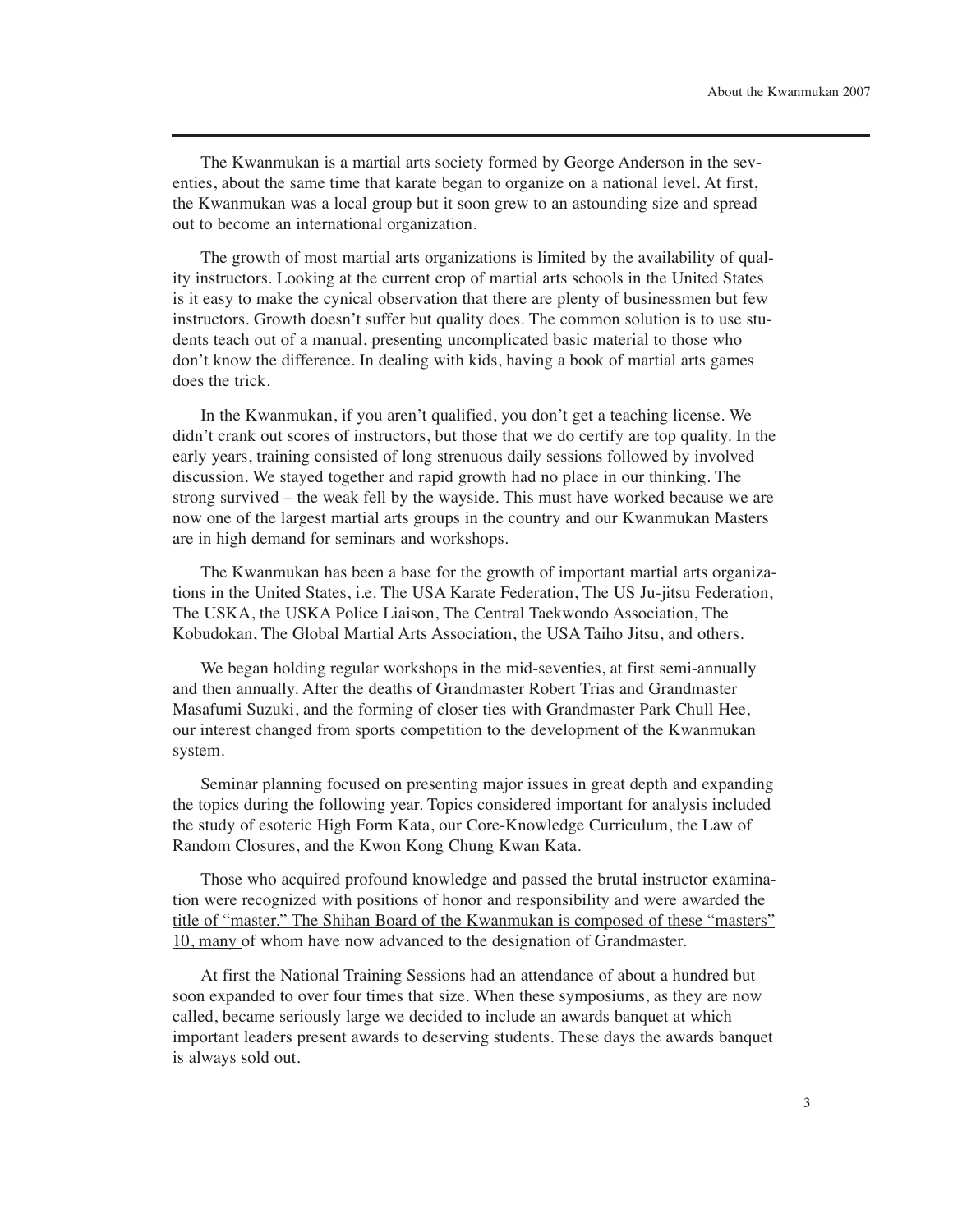Because there were so many different topics presented at these symposiums (karate judo, taekwondo, kobudo, jujitsu, kung fu, etc.) we decided to have a select group of instructors teach classes of various aspects of the arts. We also decided to invite a very important senior grandmaster as a special honored guest each year.

The symposiums became too unwieldy to hold in a private dojo so we opted for a hotel type atmosphere where people could stay, kids could play, and the seniors could talk. Multiple teaching areas made the instruction much easier. The banquets are held in the same venue and concern for the weather and transportation tasks faded.

The quest for integration and relevance is the same all over the world but we are unique in that the standards and methods of the Kwanmukan are embodied in our conceptual framework1. This framework influences the composition of our stated coreknowledge curricula. This core-knowledge curriculum guides the complex general structure, and the integrated study of interconnected martial arts facilitates the transition from basic development to advanced study.

We are now refining the conceptual framework and including ju-jitsu into our core-knowledge curriculum. Our main guiding principles remain the same: "Maintain a strong, consistent, internal standard - quantifiable, integrated, and related;" and "He who endures, conquers."

Having now reached a thirty-year milestone we are approving a new five-year plan that will, as usual, include material easily assimilated by elementary students and "stuff" that which will boggle the best brainy masters.

In "The Classroom as a Designed Learning Experience," an article in GuidanceChannel.com's Ezi*ne 2 wr*itten for ProvenEffective.com by Sam Blake 3, accurately describes our outlook on learning methodology.

Learning System Design: An Approach to the Improvement of Instruction. "If the classroom is, indeed, a designed instructional experience and teachers and administrators are applying principles of human learning, they must continually evaluate their philosophies. They must write carefully developed and operational learning objectives, develop complete and accurate task descriptions, and conduct a task analysis."4

The Kwanmukan uses simple proven methods for basic martial arts instruction. For advanced students, we utilize the complex philosophy of analysis and synthesis as postulated by Rene Descartes5. To utilize Cartesian methodology in our arts, one must be free from previous concepts that can restrict learning. This is the concept behind the adage that: "One must empty the cup before one can pour more tea in.

Minds tend to be very narrow and reject those things that conflict with or are contrary to what is thought to be know. New concepts are rejected even when shown to be true and old concepts held onto even when shown to be less than desirable. True mas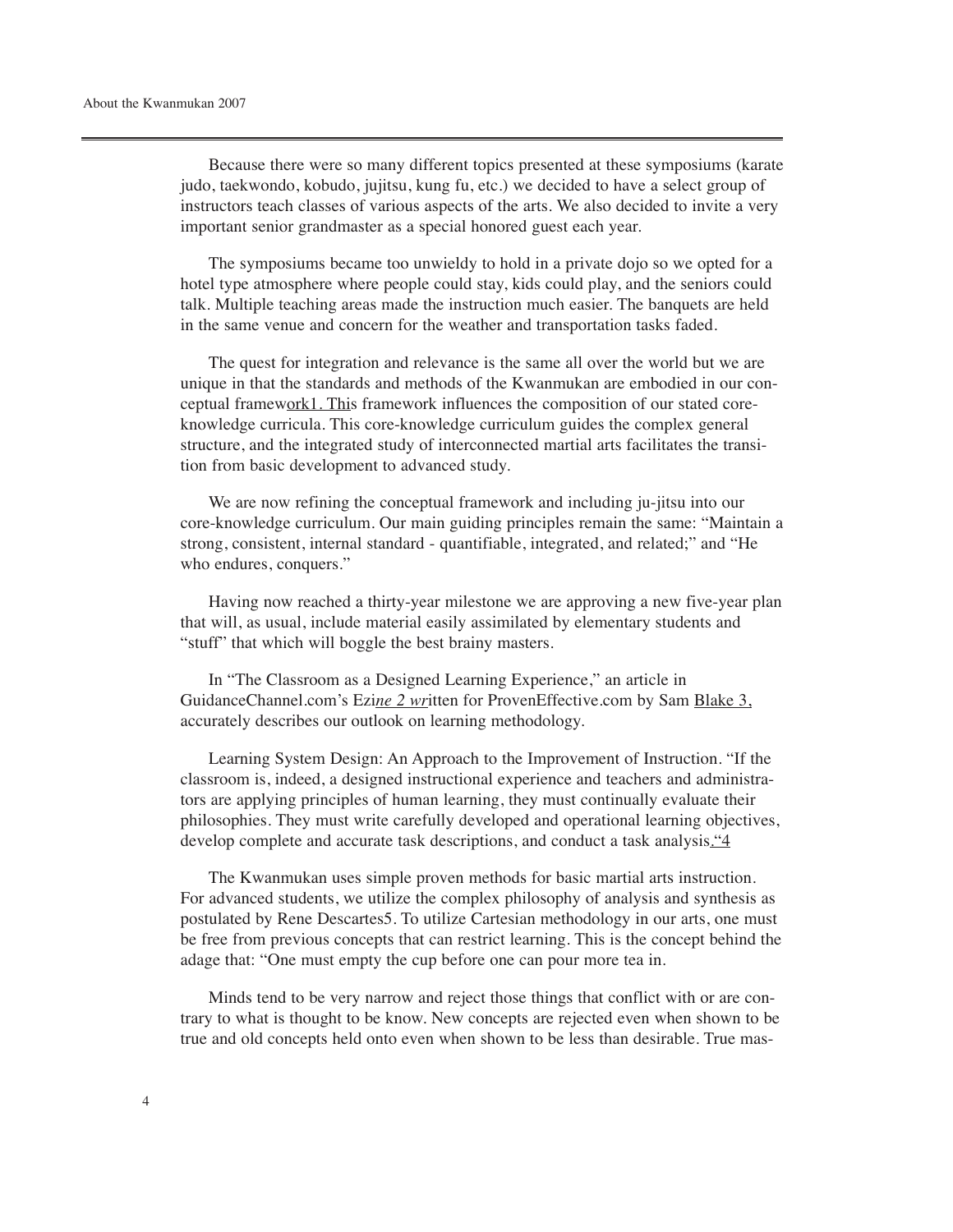ters of the arts epitomize the mind capable of critical analysis and cognitive restructuring. Consider the story of the false sense of restraint held by an elephant who, when little, had a leg tied to a post by an ordinary rope and when, upon reaching full growth, still considered the fragile rope unbreakable and could not understand that he now possessed the strength and power to break the puny tie.

In the student's mind, breaking ties to lower grade habits directly conflicts with the need to inculcate the intuitive response of advanced learning. Learning from structured materials such as books and video is restrictive by the very nature of their orderly presentations. Creative talent can be weakened by the method of schooling. Aids to learning can be important tools, but they shouldn't be used habitually in the orderly manner of their presentation.

People who define themselves through the views of others traduce the martial arts. They wear all the trappings of knowledge and if people think that they are enlightened, they most certainly will be in agreement. The fact that they don't possess the qualifications bothers them not in the least and they feel free to teach and pass on their ignorant methods.

Many martial arts academic studies in the arts are weak because they do not take into consideration the "knowing" faulted by functional blindness. Functional blindness to new information or contrary perceptions is a serious fault. This fault of using what others think of certain actions and the connected functional blindness can be clearly demonstrated when the student is trying to move from tournament kata to high form. The performers cannot see with the true internal eye and are always thinking about how they can snap, pop, and show power to their observers.

Karate-ka can clearly define themselves by their approach to kata. In many cases their performances contradict the common principles of the forms. Posing, posturing, and grimacing belong in the theater.

Analysis and synthesis allow us to quantify and qualify integrated practice. The quantification is called "belt ranking" and the qualification is the ability to advance further. If one wants to move forward in the belt ranks, one has to follow the plan. You cannot just say you are going to be better or grow stronger. You have to understand the plan and then proceed to follow it. Moving higher than the next step is usually beyond your scope. You just simply can't do that. The plan is that you must move incrementally.

An important part of every step in grade is the study of the bunkai (interpretation) of the form assigned to that grade. Elementary bunkai is examined in the dimensions of the obvious and salient meaning, the counter for these actions, and the "kata-mate," the killing aspects. Advanced study reveals two salient areas for investigation in each of these facets, the study of psychological philosophy and the study of applied physiological psychology. Straightforward isn't it?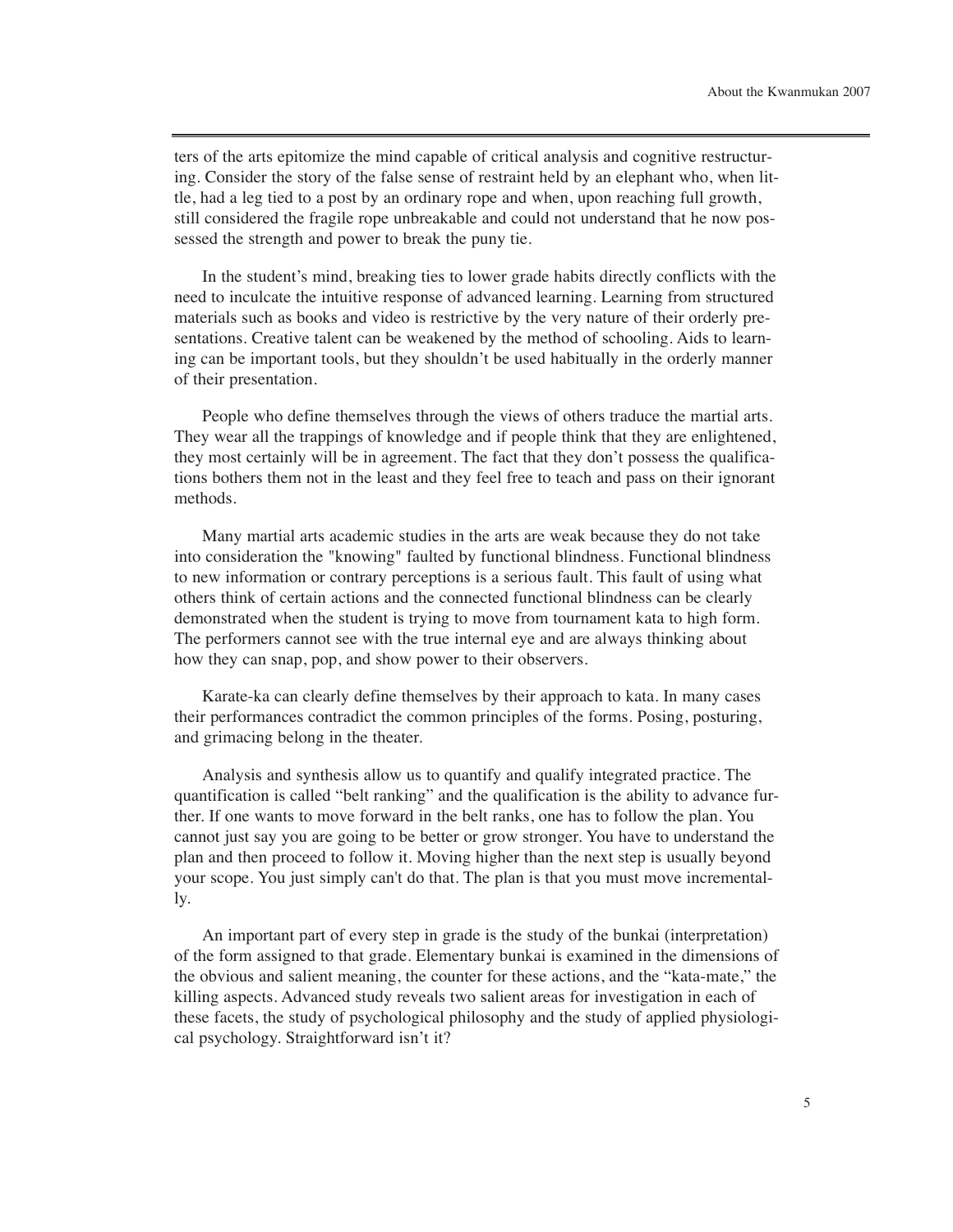Bunkai allows the quantification of orderly and related integrated practice avoiding the limitations of linear paths. Integrated practice is the whole thing. Orderly means proceeding step-by-step and related means that each part is connected to every other part - I don't mean a piece here and a piece there, I mean all of it - and that allows a breakout from the limitations of linear study.

Studying is its own reward; the reward is the privilege to study. This is the concept of yin and yang. Marshall McLuhan remarks that, "The process of becoming something is not the thing itself." The principle that the vehicle that selected for a journey is not as important as the arrival to the destination is too easily accepted, and should reflect a modifying proposition — that the journey itself is the destination. McLuhan expanded on this in a clever pamphlet titled, "The medium is the massage [message]."

Martial arts disciplines should be classified by study requirements instead of the usual cataloging by culture, function, and the persona of the originators, all of which vary according to ignorance of the examiner. As Socrates is reputed to have said, "All that I know is the result of my own stupidity." The complaint is that interpretation of the subject material mirrors the interpreter and the rigidities of perceptions held. David Hackett Fischer correctly notes that, "One must … beware of becoming a prisoner of …[one's own] methods.

There is a difference between the goals of a discipline and the actual results obtained by the pursuit of those goals. Accordingly, institutions of higher learning have conceptual frameworks, clearly stating the organizations method and direction. To achieve the greatest things possible, we can use the same pragmatism to give our studies direction, consistency, and a unification of purpose.

We can describe our arts as philosophical disciplines, subjective and metaphysical, and group them according to their precepts and principles. To understand the deeper values, we should investigate the methods used for the propagation of their transient definitions. To do this we need to change the way we think about the arts and study their intrinsic values in a social context.

Producing a new kind of cognitive restructuring which can be more easily integrated into our society and culture is a worthy goal. Peace and harmony cannot exist as long as each egocentric social group inculcates their own understandings and prejudices in their followers. Cognitive restructuring, as achieved by martial arts practitioners, changes the interpretation of the events of life, creating a deeper appreciation for the methods and philosophy that we provide to our society. The conceptual framework of the Kwanmukan defines the systemic structure and philosophical concepts of our institution. It is defined by the interplay of what we call the gene-form, the schemaform, and the meme-form. The Kwanmukan standards are merely a by-product of our structure.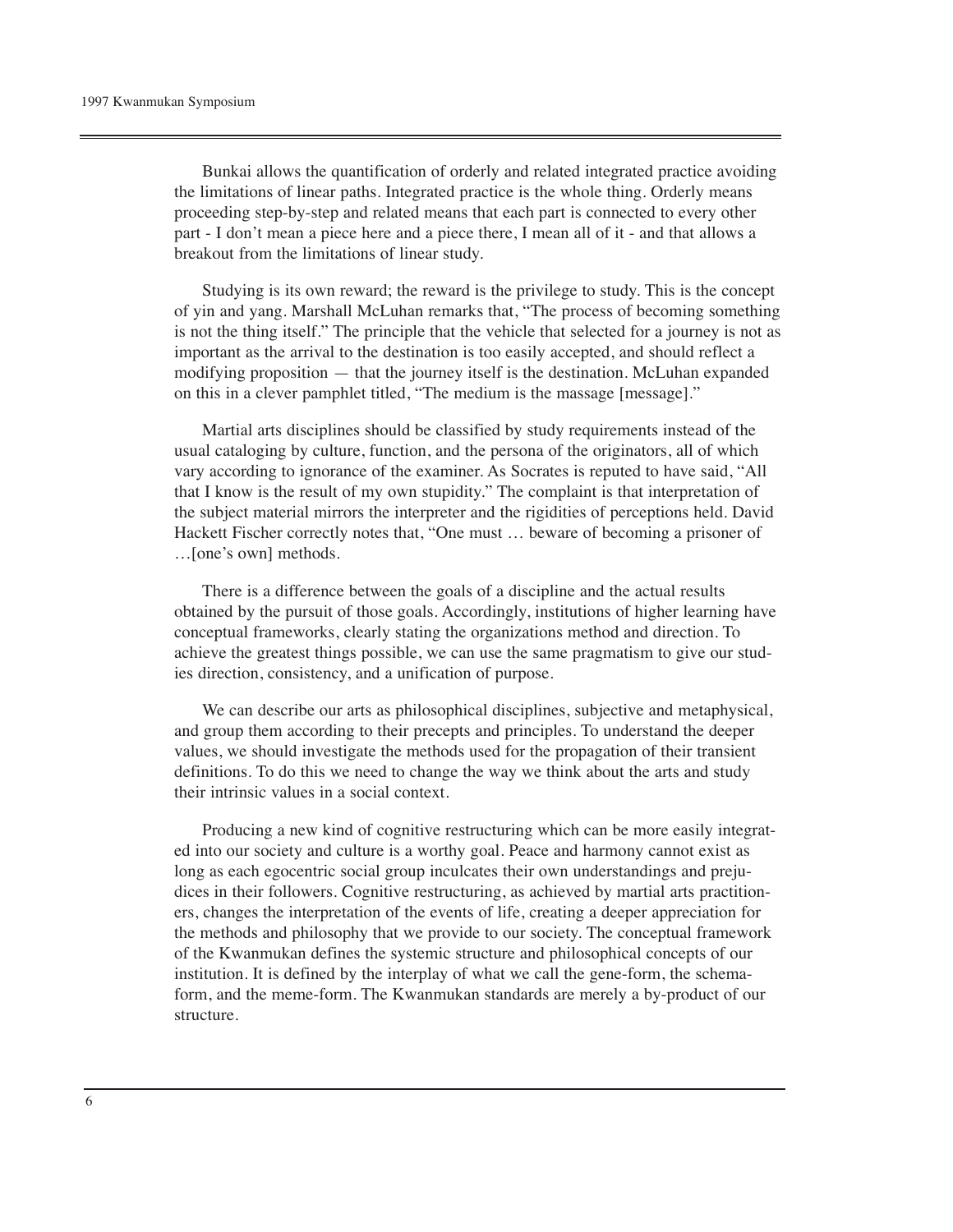It is nearly impossible for students of the arts to know exactly what it is that they are to display. In the Kwanmukan, it is enough that the students participate fully under a capable shihan and strive to incorporate the twin principles of attention and attention (re: Buddha).

In Understanding Stupidity, James F. Welles 5 writes, "Thus, when considering stupidity in relation to knowledge and data processing, it is imperative to distinguish between the related phenomena of 'Agnosticism' and 'Ignorance.' Both words may be used to indicate the condition of "Not knowing," but they describe different ways of maintaining that condition. Pure, innocent agnosticism is not really stupid, in that it does not indicate an inability or unwillingness to learn."

Understanding Piaget's Developmental Schema6 propositions is necessary to the development of our conceptual framework. Schema itself can be called a conceptual framework, but here we use the term in the context of a knowledge-base of "accumulated information gained from perception." This accumulation is called a "schemabase" composed of so-called "percepts," the quanta of perception. Some psychologists propose that "percepts" create "factoids," bits of unsubstantiated information that trigger the search of the schema base for a recognizable pattern to which they can refer. It is widely held that if the schema is not present to support that which is perceived, then the perceiver is functionally blind of to the thought; unsubstantiated patterns are considered perceptual rigidity, or prejudice.

In the process of decoding that which is perceived, the mind searches for patterns, and if it cannot find one to which it can connect, it creates one of its own, which then becomes an unsupported reality, or a factoid. The factoids are normally held in short term memory but sometimes become a part of the general schema and create troublesome unsupported realities.

Unfounded realities cause real problems in the replication of martial arts memes. If the schema is not present to make the perception accurate and true, then the mind will only recognize what is readable; important understandings may be entirely masked by stubbornly held schema and the resulting functional blindness to new and unfamiliar information. This is a real snag in the attaining of knowledge through personal perception.

Our conceptual framework exposes the complications created by conflict resolution strategies that advocate adversarial confrontation. The martial arts arose from the need of societies to provide and survive the most aggravated type of confrontation, and ancient philosophers decided that "to confine the possibilities of violence" was of the greatest advantage to society. They realized that the pre-requisite understanding of violence could be found through self-examination and self-discipline. The martial art deal in violence, the suppression of which is the highest example of ability. "What is the value of peace and tranquility," asks the master?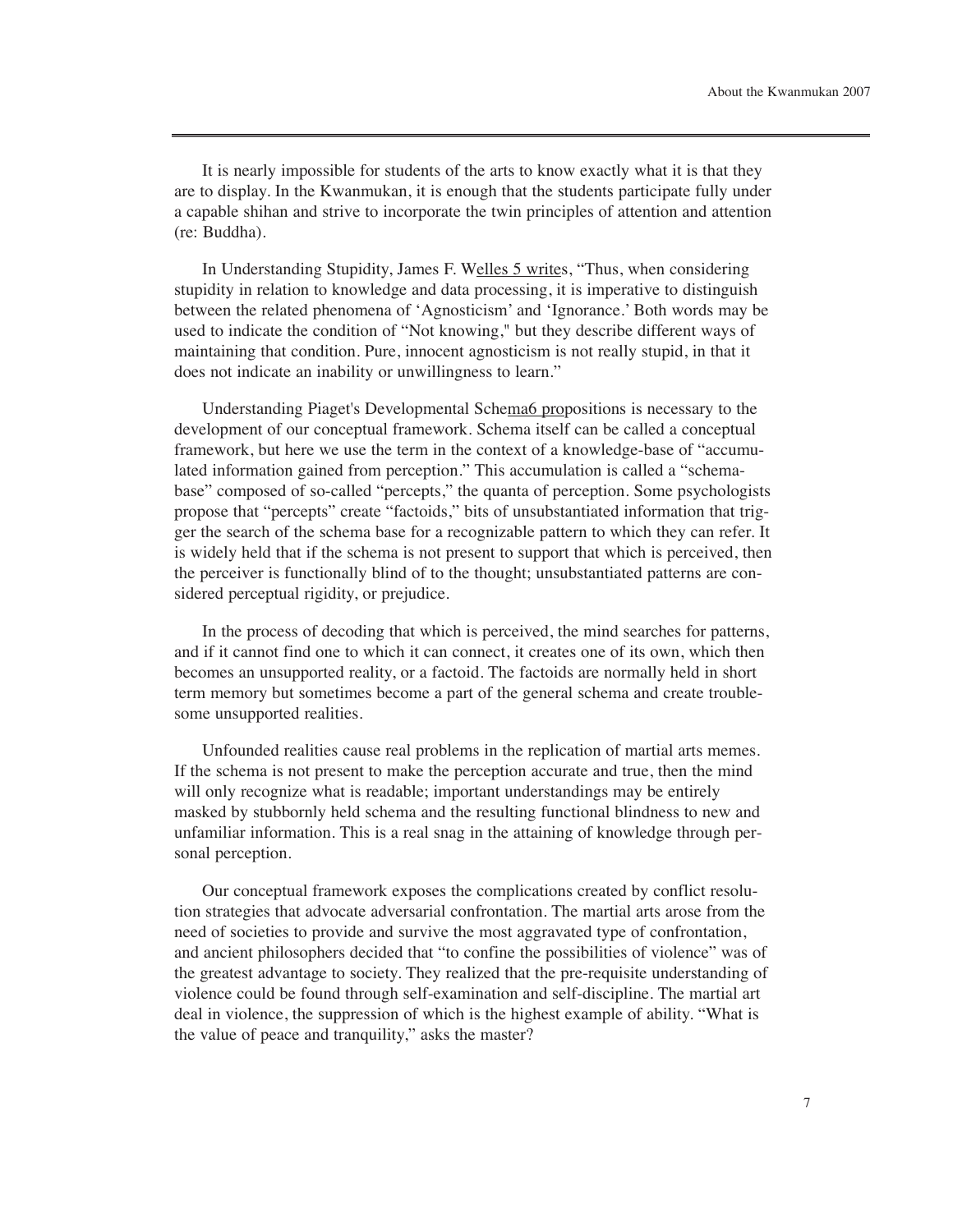Contemporary society has no clear method of conflict resolution to cope with social unrest caused by irreconcilable cultural interests, despite a plethora of proposals.

The martial arts also contains intransigent cultural interests, which we labor to ameliorate, or at least, try to work around. Proper investigation of conflict resolution considers many aspects of the situation— body language, perceptual abilities, perceptual rigidities, and cultural biases etc. In our training we attempt to experience the extremes of confrontation and explore possible means of resolution.

Martial arts, of course, arose from the need for personal self-defense and protection for the tribe; methods included both reason and violence. Different arts proposed different methods of dealing with violence, and assumed unique identities. Through our studies of confrontation resolutions and the related sports, we have identified four distinct periods in which words changed meanings. Starting with the newest first, they are:

1) The Modern Era- Began about 1975 - The modern age of electronic communications, TV, etc.

2) The Traditional Era: From the end of WWW2, about 1950 to 1975 – This is when the big organizations began and tradition was set.

3) The Historic Era: From about 1875 to the end of WW2 – This is when educated students apparently realized that history could explain (or create) who the old masters were and what they did (lots of factualizing myths). Without written records, who could claim to represent what or for that matter, who would be the inheritor of whom?

4) The Old Era: Before 1875 – This is where styles became geographically located, katas were formulated, specific uses for skills became categorized, and good fantastic stories arose to provided the titillating base for the modern era.

Socially acceptable methods of handling violence changed in the above eras. Consider the following: A law-enforcement officer can shoot a man about to shoot his partner, but, if armed with a sword, cannot cut of the shooters head or even his arm; he can shoot but not blind by a poke in the eye. The failure to consider restraints on violence existing in different countries at different eras, causes real errors in describing contemporary martial arts and makes irrelevant the use of basic categorization terminology such as karate, kungfu, jujitsu, and kobudo. We have decided that the arts are not unique and each includes elements of the whole. This is a principle of our core-knowledge requirements

Welles writes, and I will paraphrase a bit. There are three methods by which we can induce irrelevance: l) adhere to an obsolete verbal value system while adopting new behaviors, 2.) Adhere to obsolete behavioral norms while professing new values, and 3.) Devise a compromise conflict between necessary behavior and converted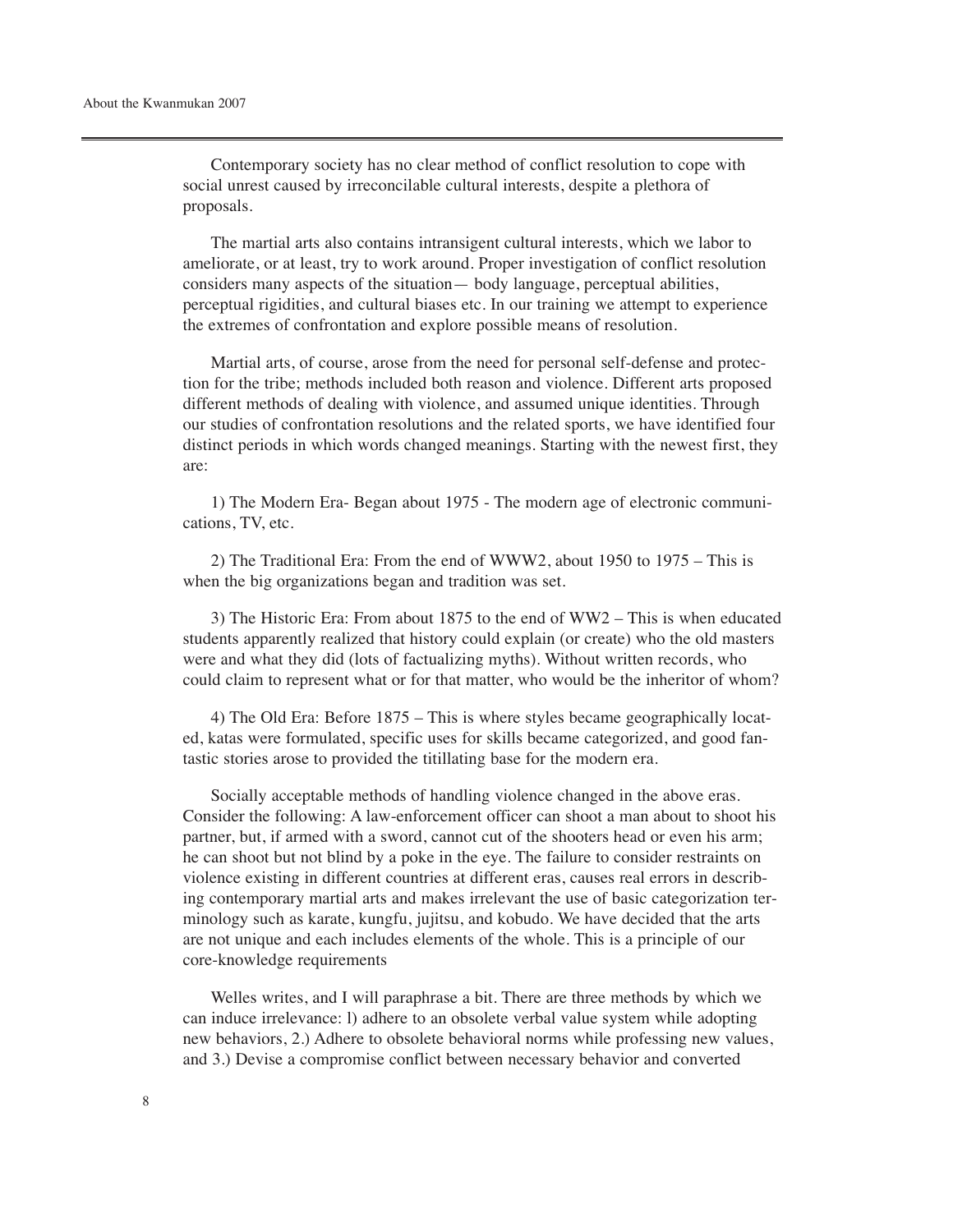values. All three are maladaptive in their own ways, but the compromise conflict condition is by far more common than the two extremes, as it disperses stress over both fields. …All three methods reduce dissonance by distorting information—by denying reality and/or inventing fantasy. This distortion is the mechanism."5

Today's era is the modern era, defined by the presence of the media, television and cinema, which began to have influence about 1970. Before 1970, we can discern the traditional era, which began at the end of World War II and extended to our era, the era of the media. In the traditional era, sports tournaments began, katas changed to make learning easier, federations started. Before the traditional era, lies the old era, which began slightly before 1900 and extended to the end of WW II. The arts moved to Japan, karate assumed an "empty-hand" philosophy, physical education concepts entered the arts, and regular class teaching began. In the historical era, the separation of the various disciplines was not clear, combat utility was vital, and transfer of information from one group to another was accomplished only with great difficulty, resulting in a limited sharing of knowledge. Linguists understand that the dialects of many Asian languages are actually different languages, and communications were often limited to pictographs or the ability of visiting travelers to recall the necessary specifics.

The exact delineation of the parameters characterizing the individual martial arts is not clear. The historical base of the arts shows a communality that overwhelms the current uneducated observation the arts are separate and unique. When the mind attempts to grasp a complete picture of an art, it recognizes and relates to previous knowledge and experience, ignoring that information of which it has no knowledge.

It should be understood that many of the concepts and procedures of the martial arts are merely symbolic functions, enabling the creation of a virtual reality, an internal experience that truly supports one's external experience. In the language of mathematics, symbolic functions are used as memes to replicate and confer exact meanings. The Kwanmukan has likewise adapted the application of symbolic analogies (functions) to enhance the exact transfer and manipulation of knowledge. Ippon kumite drills are an example of such analogies.

Asking a question to teach a philosophy of action is metaphysical. The tenet of the samurai, "Unity Of Thought In Action," is a metaphysical concept. Removal of the barriers to success is a metaphysical concept. Metaphysical concepts can be properly stated through the use of parables. Composite personal experience can then be used as a base for the formation of concepts, often replacing the necessary values and measurement obtainable through scientific experiments.

Parables are valuable tools of the karate teacher. Kata and waza are both types of parables. Solid understanding of these parables allows accurate concepts to arise out of experience, which then may be considered as facts, permitting the manipulation of a type of perceived reality. Most people don't think with their intellects but instead use their emotions. They don't use facts to adjust emotions, they use beliefs. If the appropriate belief is created, the proper emotions can arise and foster the applicable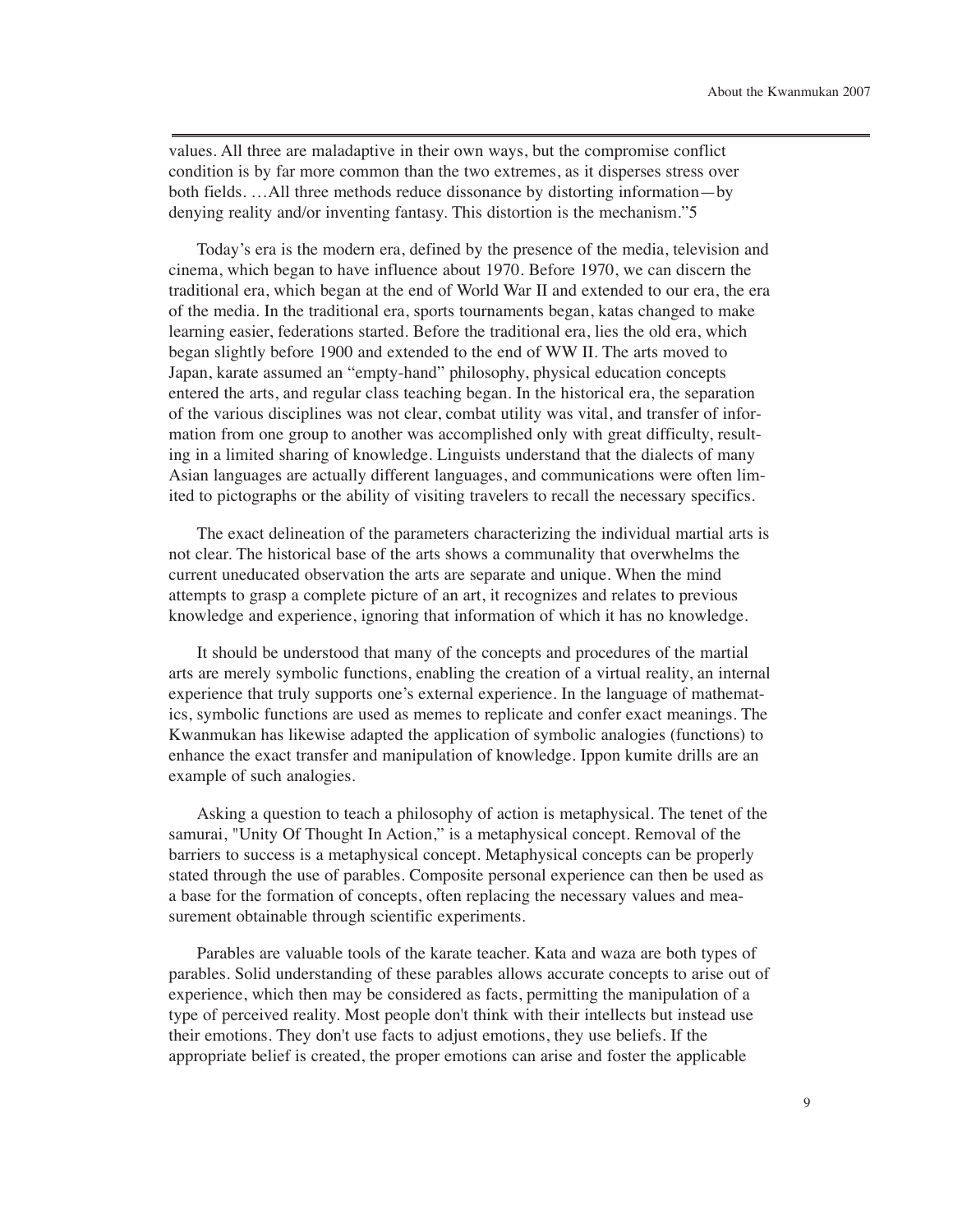principle, thus manipulating the perception of reality and facilitating situational control.

We are studying the combined disciplines so that holistic functionality can be restored. Such restoration is important not only for technical research but also for development to proceed. To achieve a functional unity, and not just create a good idea of the thing, those who would attempt unification must understand the varied patterns of reception, deflection, and intrusion inherent in the different martial arts; those patterns which are the cause and effect of varying directional movements. In simpler terms, you have to know and be able to read the possibilities of movement, mental and physical.

This sounds like double talk but the concept is true. To the esoterata, those that are in the know, symbolism enables a truly advanced study of the unified arts. Consequently, the ability to share knowledge with other and can be enhanced.

This is the Kwanmukan's basic outlook for the general possibilities of movement in interdisciplinary pedagogy. Patterns of all types are labeled for use as esoteric functional references. Functional reference refers to a symbolic representation.

We have not included any diagrams or formulas that would be helpful in understanding our propositions, but have left that for presentation at our symposiums. A category not discussed here is the duplex category, a dynamic flux in movements resulting from action and reaction. We will save this category for a later discussion also.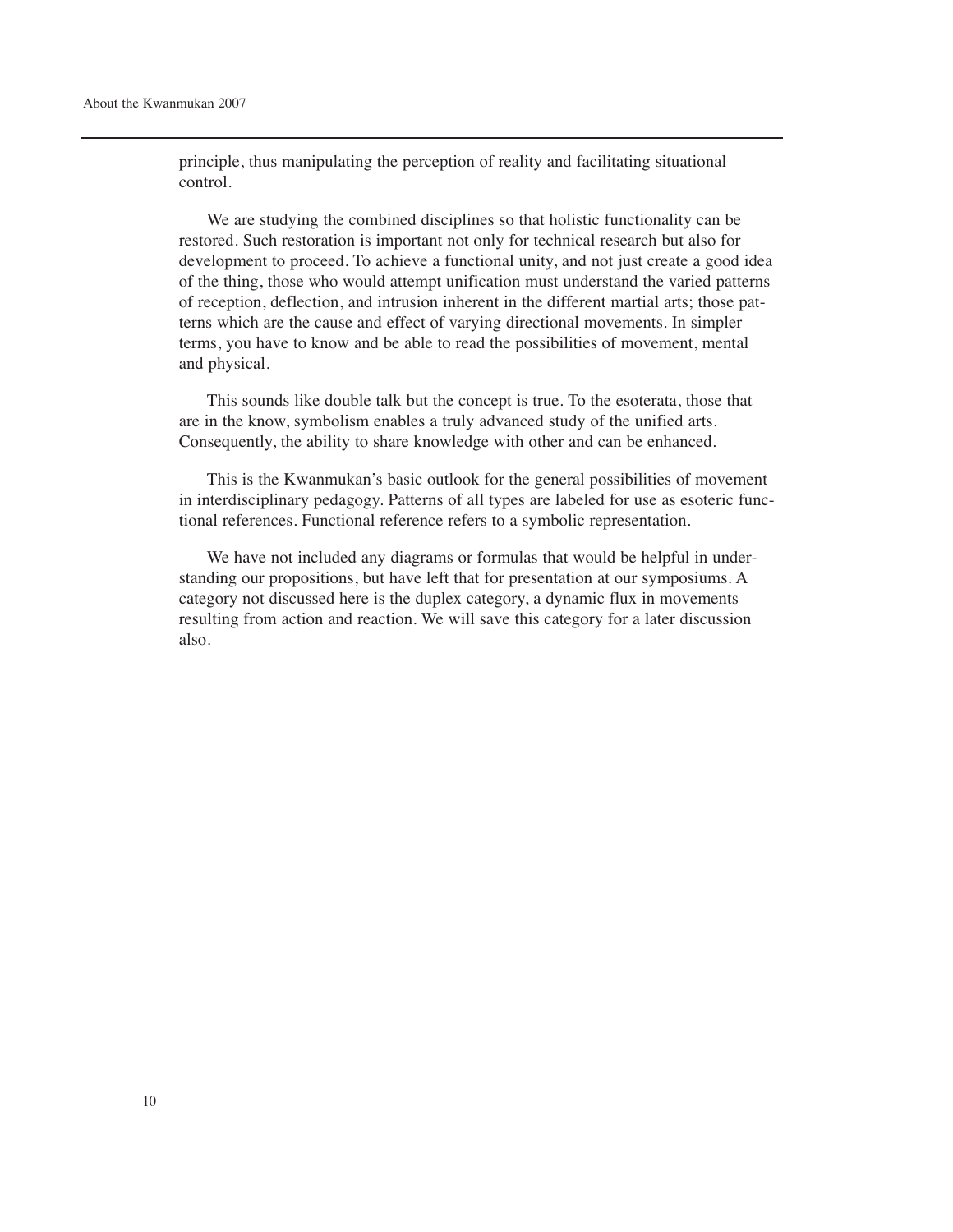## *Footnote*

*1. A conceptual framework is used … to outline possible courses of action or to present a preferred approach to a system analysis project. The framework is built from a set of concepts linked to a planned or existing system of methods, behaviors, functions, relationships, and objects. A conceptual framework might, in computing terms, be thought of as a relational model. From:Wikipedia*

#### *\*\*\*\*\*\*\*\*\*\*\*\*\*\*\*\*\*\*\*\*\*\*\*\*\*\*\**

*There are many ways to explain a conceptual framework. It can be any or all of the following:*

*1. A set of coherent ideas or concepts organized in a manner that makes them easy to communicate to others.*

- *2. An organized way of thinking about how and why a project takes place, and about how we understand its activities.*
- *3. The basis for thinking about what we do and about what it means, influenced by the ideas and research of others.*

*4. An overview of ideas and practices that shape the way work is done in a project.*

*5. A set of assumptions, values, and definitions under which we all work together.*

*Why do we need a framework when doing research?*

*A framework can help us to explain why we are doing a project in a particular way. It can also help us to understand and use the ideas of others who have done similar things.*

*From: Mujer Sana www.mujersana.ca/msproject/framework1-e.php*

#### 2. www.guidancechannel.com

- 2. Sam Blank is a violence prevention and conflict resolution specialist and in his capacity as mediation trainer has conducted workshops for hundreds of educators, administrators, guidance counselors, students and parents in the skills of cross-cultural negotiation and conflict resolution. \_\_In addition to more than twenty-eight years of experience as a classroom teacher and Dean of Students, Sam has spent over twenty years as Adjunct Professor of Communications at the Borough of Manhattan Community College of the City University of New York. He has recently joined the faculty of Pace University's Graduate School of Education where he teaches courses in crisis management. \_\_Sam Blank has served as senior violence prevention trainer, Director of School Leadership Teams, and Director of Conflict Resolution Centers for the New York City Department of Education. He has also provided consultative services as an instructional designer for such organizations as: the Chancellor's Office of Parent Advocacy and Engagement, John Jay College of Criminal Justice, Teachers College, Berkeley College, and WNET-Channel 13. \_\_For two consecutive years, Professor Blank has been the recipient of the Human Relations Education Award from the National Conference for his work and leadership in the area of conflict resolution with high school youth in the Bronx, New York and he has also been honored by the Title I Parents' Advisory Council of Manhattan High Schools. \_\_As an author, trainer and speaker, Sam continues to provide ongoing guidance, support, leadership, and professional development to schools in the areas of crisis management, violence prevention and team building. Contact Information: Email:sam\_blank@yahoo.com — -www.guidancechannel.com/default.aspx?M=w&index=4
- 3. The Classroom as a Designed Learning Experience By Sam Blank for ProvenEffective.com

Over twenty-five years ago, Davis, Alexander and Yelon (1974) postulated that the improvement of instruction could be directly linked to the development of solid learning system design. They wrote:

If we wish to create or improve a system, we must understand its components and the ways in which they interact with one another, as well as the context within which the system is embedded…a learning system may be seen as a set of interacting components functioning to encourage student learning.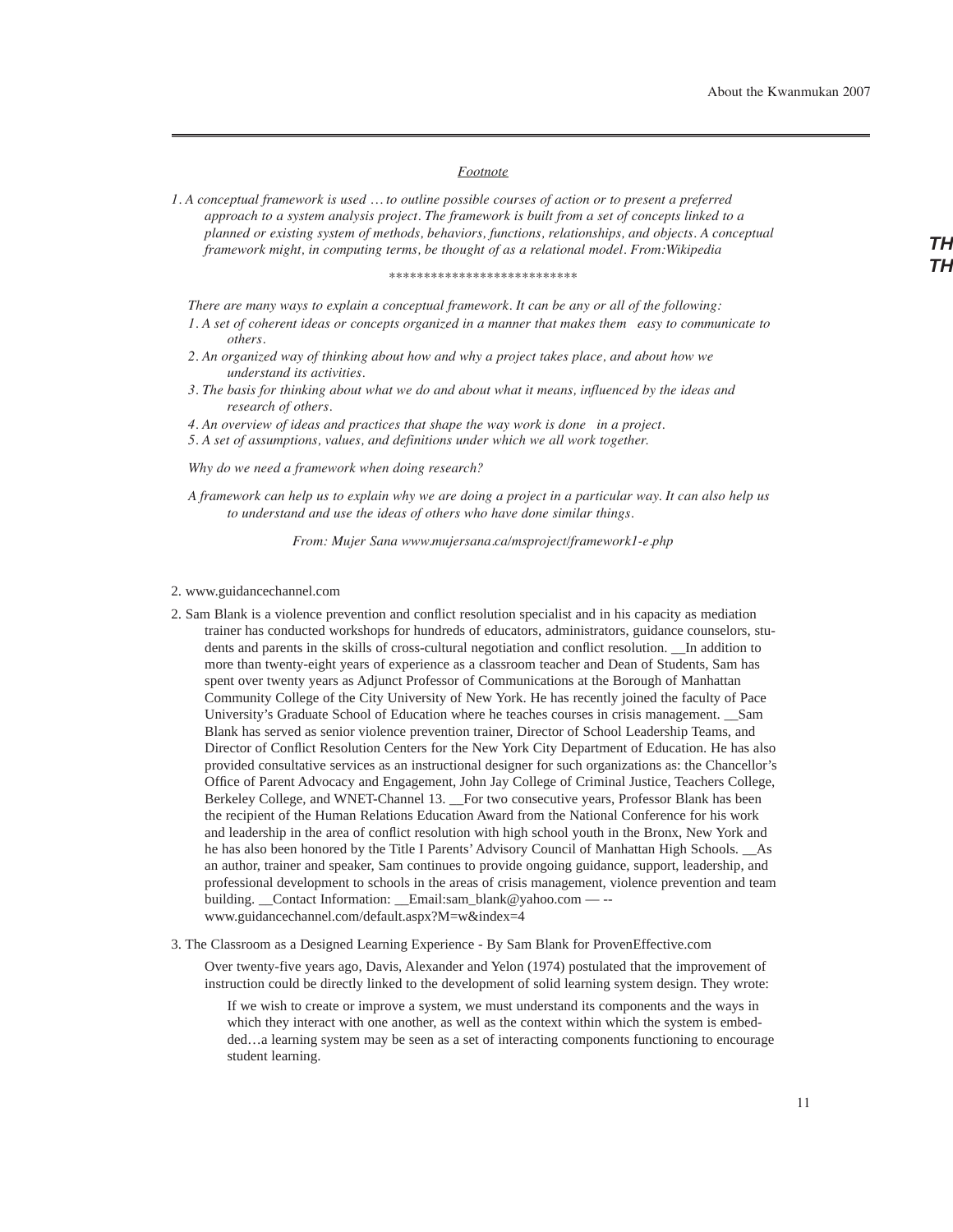If the classroom is, indeed, a designed instructional experience and teachers and administrators are applying principles of human learning, they must continually evaluate their philosophies. They must write carefully developed and operational learning objectives, develop complete and accurate task descriptions, and conduct a task analysis.

4. The design of an instructional (learning) objective usually has three components:

• Terminal behavior: describes what the student will be able to do as a result of what s/he has learned

• Conditions: describes the situation in which the student will be required to demonstrate the terminal behavior (the aids and tools that s/he will use that affect the performance on a test)

• Performance standards: describes the minimal acceptable performance the student must demonstrate

Professional development may provide teachers with a deeper understanding of the components of designing learning objectives. PD opportunities in this area can include:

1. Writing task descriptions

- 2. Exploring principles of motivation
- 3. Formulating concepts and principles
- 4. Analyzing learning characteristics
- 5. Enabling students to become problem solvers
- 6. Designing test instruments
- 7. Planning for evaluation
- 8. Redesigning current instructional systems

Staff development sessions aimed at examining these eight aspects envisions faculty and staff as responsible decision makers, charged with recognizing, identifying and designing learning experiences that optimize class time, focus instruction to match student readiness, establish benchmarks for quality and allocate appropriate resources that move students toward success. Teachers need to analyze their beliefs and assumptions about teaching and learning and make connections to each other, which build upon commonalities and utilize the analytical tools of systems thinking (Senge 1990).

Districts can help focus professional development in this area by providing data and statistical analysis that promotes the construction of new educational strategies. By developing PD frameworks aimed at improving the classroom learning experience, teachers and administrators can also create student performance- and school-based accountability systems.

References

Davis, R, Alexander, L, and Yelon, S.(1974). Learning System Design: An Approach to the Improvement of Instruction. New York: McGraw-Hill Book Company.

Seng, P.M.(1990). The Fifth Discipline: The Art and Practice of the Learning Organization. New York: Doubleday/Currency.

#### 5. Understandings Stupidity

## 6. Piaget's Developmental Schema

10. Shihan of the Kwanmukan (Alphabetically)

Grandmaster George Edward Anderson, Director

Shihan Patrick Hickey Chairman Stow, Ohio Shihan Michael Ayers California Shihan David Ames Akron, Ohio Shihan Jerry Andrea Cuyahoga Falls, Ohio Shihan Michael Bukala Cleveland, Ohio